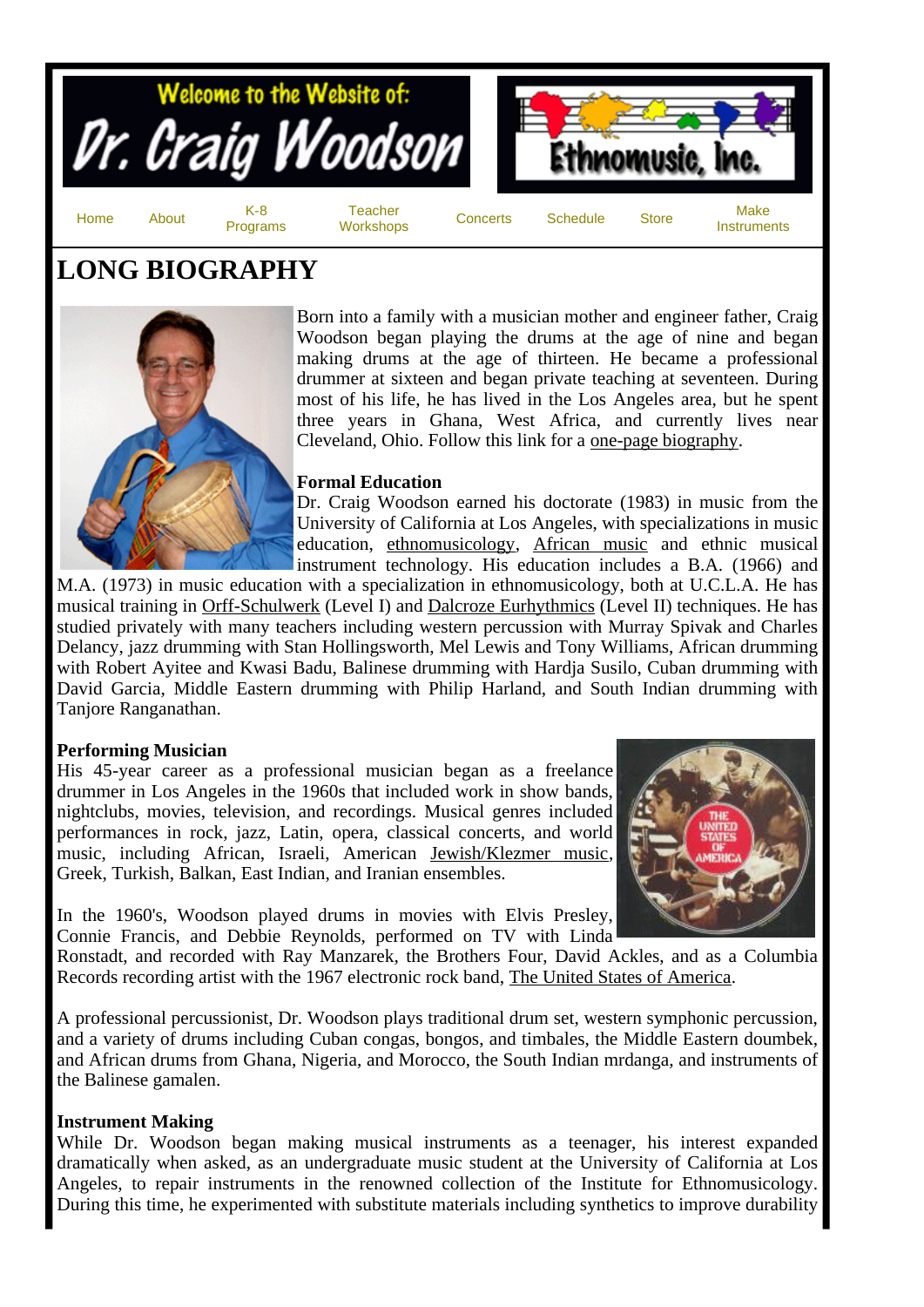of some instruments. In 1970, he made a short documentary in North Africa on the snared frame drum, the Moroccan bendir. On his return from Morocco through London saw a fiberglass dundun, made by a Nigerian company. This inspired him to begin making African musical instruments out of synthetics. Back in the U.S., he learned how to use fiberglass to make drums and began his company, Ethnomusic, Inc. (1974) making and selling a set of Ghanaian dondo drums (hourglass talking drums) and adawia bells made with modern technology. During this work, he obtained twelve U.S. patents on musical instrument technology related to his design of the dondo.

In 1976, his company became incorporated and he expanded it to include other world music products and services primarily for educators. As owner of Ethnomusic, Inc., he currently offers musical services and products that specialize in providing schools, colleges, universities and the general public ways of introducing global music primarily through the making and playing of simple musical instruments from around the world.

In 1979, he started a three-year project as an invited researcher in Ghana, West Africa, assisting in the mass production of African instruments for Ghanaian schools. This work began at the invitation of the renowned African ethnomusicologist, Professor Kwabena Nketia of the Institute of African Studies, University of Ghana. During this time, Dr. Woodson headed the Musical Instrument Technology Workshop at the University of Science and Technology in Kumasi, Ghana and eventually became Acting-Head of its Centre for Cultural Studies. Some of Woodson's work became the subject of his Ph.D. dissertation on the atumpan drum of the Asante people in Ghana.

His relationship with the Remo, Inc. drum company since the 1960's, evolved into being a consultant in the 1990's and this has resulted in several innovations for the company. One of Woodson's recent inventions for the Remo company is a product called Handle-Leg Connectors, a device that holds, connects, and supports the various sizes and shapes of Remo Sound Shapes, flat, pre-tuned drums. The Handle-Leg Connectors were introduced to retailers at the International Music Products Association (NAMM) show in Anaheim, California in January 2006, and will be available for sale in the spring of 2006. For more information on stores go to www.Remo.com. Follow this link for more details on his Handle-Leg Connector invention.



While much of his musical instrument making energy has gone into

professional quality products, Dr. Woodson has also maintained an interest in homemade instruments since making such instruments as a teenager. Now focusing on ideas from around the world, he currently makes around 130 different types of instruments in all musical families: aerophones (blowing), chordophones (strings), idiophones (most percussion), and membranophones (drums). In some cases, they are based on children's ideas from other countries, but most of them are his inventions that make use of simple tools and recyclable materials. One feature of some of his instruments is to combine several families into one instrument. For example, his "Drumpet" is a combination of a drum and trumpet, a so-called composite musical instrument. One version of the Drumpet combines all four instrumental families and several cultures from around the world. For a description of some of his instruments and instrument-making assemblies and workshops, go to K-8



Programs and Make.

In 1999, Dr. Woodson was featured in a video as one of seventeen artists talking with eleven scientists in a NASA-sponsored production called "Windows on Mars" about taking the arts on a future trip to the red planet. The next year, he received funding from the National Endowment for the Arts to develop a school music assembly called "To Mars with Music in 2030" about this future trip to Mars, showing how musical instruments could be made out of materials on a spaceship and out of materials on Mars. For more information about this program go to K-8 Programs. Follow these two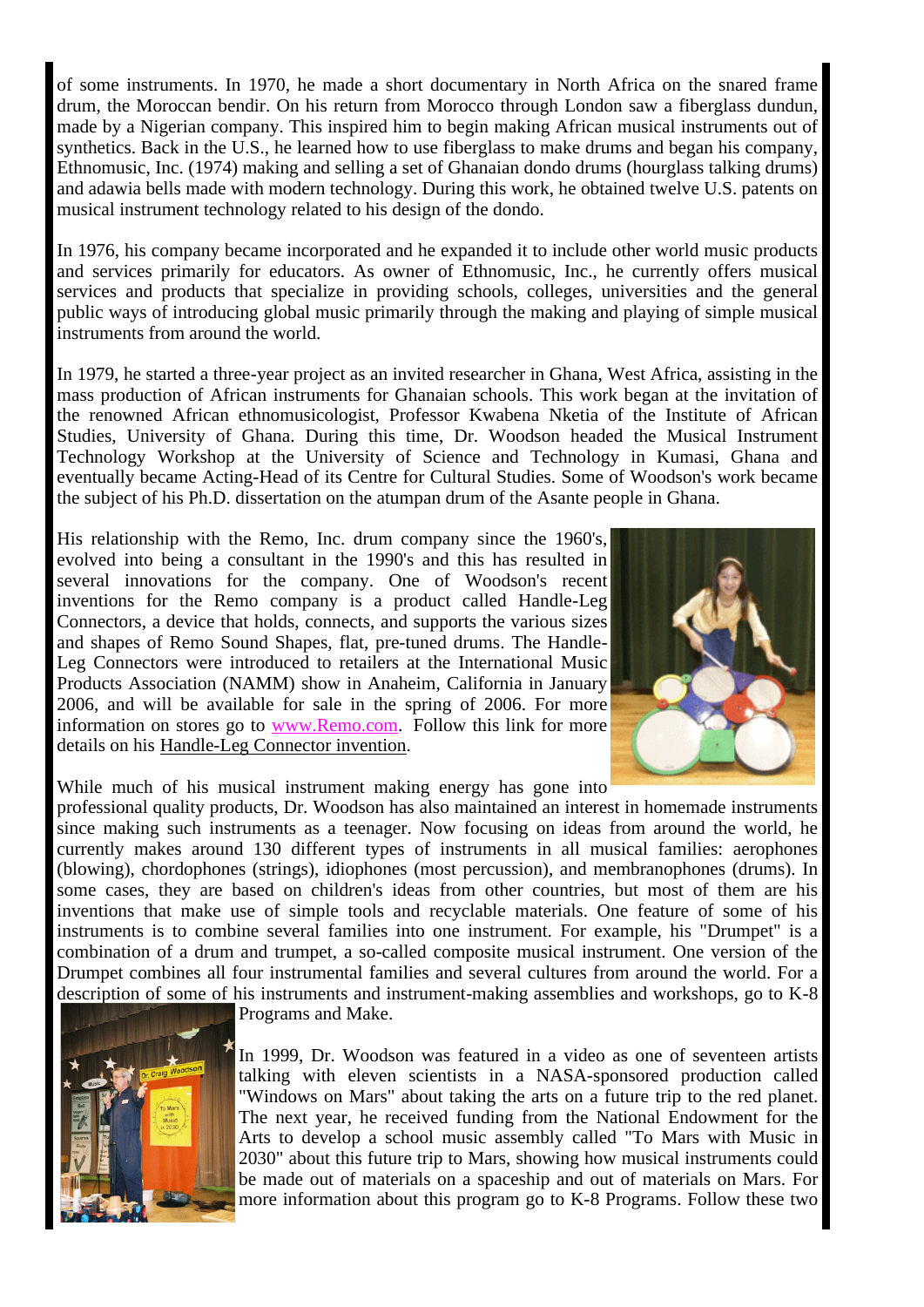links for more information on his NASA project and Pele Base.

# **Teaching Artist**

As teaching artist (1976-present), he works in schools, colleges, universities, and other public venues presenting assemblies and workshops across the United States and in Europe. The focus in most cases is on the making and playing of simple musical instruments from around the world. In addition to booking his own program in Ohio, his work is available through arts organizations in Ohio including the Medina County Schools' Fine Arts Tours and the Greater Columbus Arts Council. He travels to Los Angles ten to twelve times a year to present his programs for the Los Angeles



County Music Center on Tour and the Orange County Performing Arts Center, and other organizations including Design for Sharing, through the University of California at Los Angeles. He also has presented programs for science, art, and children's museums including The Los Angeles County Museum of Art, The Norton Simon Museum, the Craft and Folk Art Museum, The Cleveland Museum of Art, The Cincinnati Art Museum, The Great Lakes Science Center and the Cleveland Children's Museum.

For information on:

- \* Dr. Woodson's current programs go to K-8 Programs.
- \* Booking a program go to Affiliations.
- \* On his recent work with the Norton Simon Museum.
- \* On his teacher workshops for the International House of Blues Foundation.

# **College Lecturer**

Dr. Woodson has taught teacher-training courses for over 35 years as an assistant or adjunct lecturer. These courses have included subjects such as ethnomusicology, African music, music and science, making K-8 musical instruments, and music education. This has included work at the University of California at Los Angeles, California State University at Los Angeles, California State Polytechnic University, Chapman College, Xavier University in Cincinnati, Ohio Cleveland State University, Kent State University in Kent, Ohio, and Cuyahoga Community College in Cleveland, Ohio.

## **Play-Along Concert**



He has presented educational play-along concerts with organizations such as The National Symphony Orchestra, the Los Angeles Philharmonic, the Cleveland Orchestra, The Orange County Performing Arts Center, and Kronos Quartet. During these events, audience members make their own instruments under Dr. Woodson's direction and then play along on one or more specially written compositions or on standard repertoire arranged for use with his instruments. For past and upcoming events, follow this link. Follow this link for more information about his work with particular reference to his work with Kronos or UCLA's Daily Bruin.

## **Consultant**

As a consultant on world music, popular music, and/or instrument making, Dr. Woodson has worked for many organizations. These have included the U.S. State Department for cultural work in Ghana, West Africa; NASA, through the National Endowment for the Arts for work on a video; Walt E. Disney Enterprises for work on EPCOT's World Showcase; Mick Fleetwood for a film project in Ghana; Remo, Inc. for work on instrument design; the Rock and Roll Hall of Fame and Museum for program development and implementation; A Cultural Exchange in East Cleveland for work on an Afro-centric curriculum; and the Percussion Marketing Council and the International House of Blues Foundation for work on a world drumming curriculum.